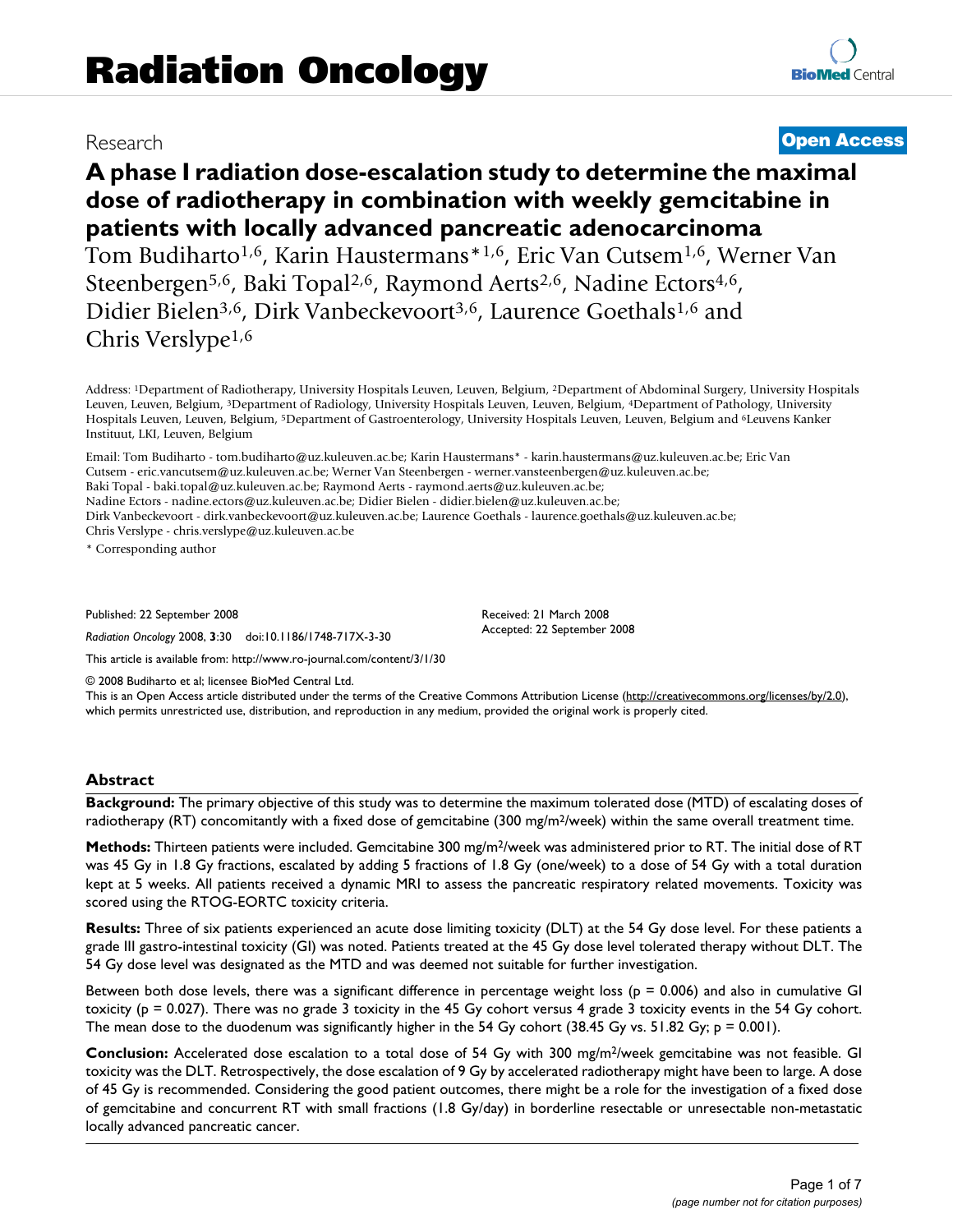### **Background**

Pancreatic ductal adenocarcinoma has a 5-year survival rate of 0.4% [1] to 5% [2]. Because of this dismal prognosis, it is one of the top four causes of cancer death in the Western world [3]. Surgical resection of the tumour is associated with improved 5-year survival up to approximately 20% [4], but unfortunately, only 10% to 20% of patients are candidate for surgery at initial diagnosis [5] and there remains a high incidence of local tumour recurrence [6]. Approximately 40% of patients with pancreatic cancer present with locally advanced non-metastatic disease. Tumour adherence or invasion into adjacent structures, particularly the celiac and superior mesenteric vasculature (T3-4 or stage III disease according to the TNM-classification) make complete resection difficult or impossible. The median survival of patients with nonmetastatic locally advanced pancreatic cancer (LAPC) varies between 6 to 12 months when treated with palliative therapy.

Based on an early trial by the Gastrointestinal Tumour Study Group, which demonstrated a modest survival benefit with chemoradiotherapy (CRT) when compared to radiation therapy (RT) or chemotherapy alone, patients who have unresectable disease are often treated with concurrent fluorouracil (5-FU)-based CRT [7].

Gemcitabine has been shown to provide a survival advantage over 5-FU in patients with locally advanced (unresectable) or metastatic pancreatic cancer [8]. Also, different in vitro and in vivo studies have demonstrated that gemcitabine is a potent radiosensitizer in human cancer cell lines including pancreatic cancer cell lines [9-12]. Thus integration of gemcitabine with radiation in a CRT protocol represents an alternative approach to improve outcome in patients with pancreatic cancer [13].

Based on studies of hyperfractionation and/or acceleration in squamous cell cancer of head and neck [14], one could expect that the combination of RT dose escalation and concurrent gemcitabine would also improve the rate of loco-regional control and in the same time overall survival in patients with non-metastatic LAPC.

The primary objective of this study was to define the maximum tolerated dose (MTD) of escalating doses of RT delivered concurrently with a fixed dose of gemcitabine  $(300 \text{ mg/m}^2)$  administered on a weekly basis within the same overall treatment time in patients with borderline resectable or unresectable LAPC.

#### **Methods** *Eligibility*

Eligibility criteria for study entry included cytological or histological confirmation of pancreatic adenocarcinoma.

Patients were required to have T3-4 disease (Tumour adherence or invasion into adjacent structures, particularly the celiac and superior mesenteric vasculature), N0- 1 according to the TNM-classification, without distant metastases (M0). Eligible patients were required to be  $\geq$ 18 years, to have a WHO performance status  $\leq 2$  and a life expectancy of more than 3 months. Pre-treatment evaluation included a complete history and physical examination, a diagnostic CT scan of the abdomen with intravenous (IV) contrast, as well as a blood exam with an adequate haematological (absolute neutrophil count  $(ANC) \ge 1.5 \times 103/L$ , platelets > 100 × 103/L, hemoglobin level  $> 10$  g/dL), renal (serum creatinin concentration  $< 2$ mg/dL) and liver function (bilirubin  $\leq 1.5$  times UNL, SGOT and  $S$ GPT  $\leq$  2.5 times UNL). All patients underwent an ERCP and also a laparoscopy to exclude peritoneal metastasis. Patients were excluded for any other concomitant cancers or serious illnesses (medical or psychiatric) and for metastatic disease. This phase I trial was approved by an independent ethics committee and all patients gave written informed consent before study enrolment.

#### *Study design*

The treatment schedule is shown in Figure 1. Gemcitabine was administered weekly in a single dose of 300 mg/m2 as a 30-min IV infusion at least one hour prior to RT. This dose was chosen based on literature data [13,15,16] and taking into account that escalating doses of RT would be given. The starting dose of RT was 45 Gy in 25 fractions of 1.8 Gy per day. Dose escalation was achieved by giving 2 fractions of 1.8 Gy per day on a fixed day, with an interfraction interval of at least 6 hours. The escalating dose levels we planned to test were: 54 Gy, 59.4 Gy and 63 Gy. The total duration of the RT was kept on 5 weeks. Five patients were treated in the first dose cohort and followed for one month post treatment before entering patients in subsequent cohorts. We have chosen to escalate the dose by adding an extra fraction of 1.8 Gy 6 to 8 hours after the first one on some days instead of increasing the dose per fraction as smaller fraction sizes induce less late side effects. Moreover, adding extra fractions on some days did not prolong overall treatment time. With this accelerated scheme, we wanted to avoid to prolong the overall treatment time as this may be deleterious (accelerated repopulation) and as these patients have such a poor prognosis that we did not want to jeopardise their limited survival by increasing overall treatment time.

#### *Radiotherapy*

The dose was prescribed at the centre of the target area or at the intersection of central rays of the beam. Highly conformal beams were used, with at least 5 incident beams and 18 MV photons. CT-based treatment planning (with a contrast enhanced CT scan using 5 mm slices) was required for all patients as well as a dynamic MRI in treat-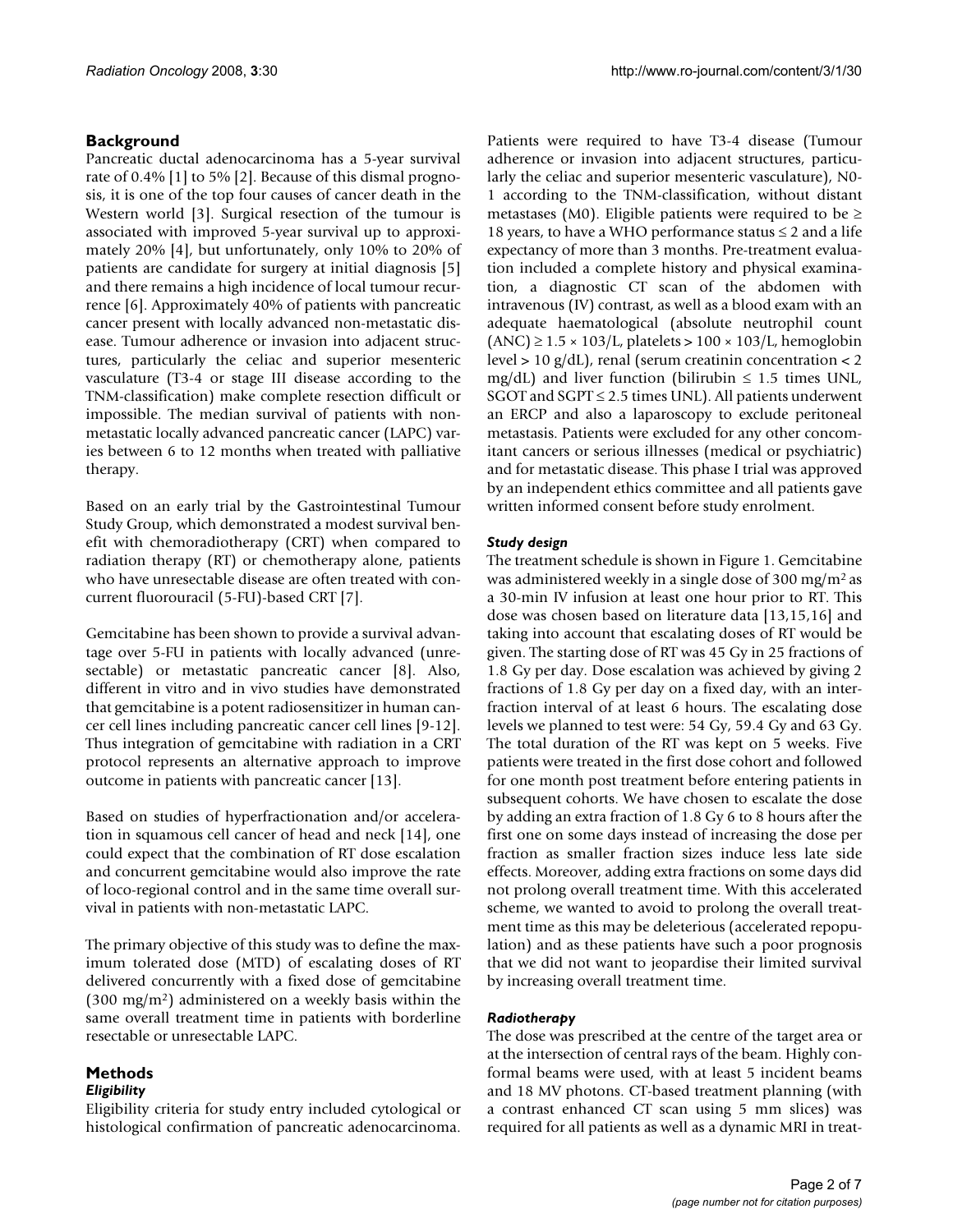| Dose                     | Week 1                                           | Week 2                | Week 3                           | Week 4                        | Week 5              |
|--------------------------|--------------------------------------------------|-----------------------|----------------------------------|-------------------------------|---------------------|
|                          | T W T<br>$\mathbf{F}$<br>M                       | M T W T F             | M T W T<br>$\mathbf{F}$          | W T<br>T<br>$\mathbf{F}$<br>M | W<br>T<br>M<br>T F  |
| 45 Gy<br>1.8 Gy per fx   | <b>XRT</b><br>G                                  | <b>XRT</b><br>G       | <b>XRT</b><br>G                  | <b>XRT</b><br>G               | <b>XRT</b><br>G     |
| 54 Gy<br>1.8 Gy per fx   | G                                                | G                     | G                                | G                             | G                   |
| 59.4 Gy<br>1.8 Gy per fx | :  ለ<br>◠<br>G                                   | ፡ ^<br>G              | : ለ<br>$\triangledown$<br>G      | ÷<br>́<br>G                   | ∧<br>:  ለ<br>G      |
| 63 Gy<br>1.8 Gy per fx   | $\uparrow$ $\uparrow$<br>$\cdot$ $\uparrow$<br>G | ! ተ !<br>$+$ $+$<br>G | $\uparrow$ $\uparrow$<br>个:<br>G | $\uparrow$<br>$\uparrow$<br>G | $\Lambda$<br>↑<br>G |

#### Figure 1

**Treatment scheme: different RT dose levels to be investigated**. Radiotherapy dose escalation scheme investigated in this phase I trial; gemcitabine (G) was administered on day 1 of week 1, 2, 3, 4 and 5 in a single dose of 300 mg/m<sup>2</sup> as a 30-min IV infusion at least one hour prior to RT; the starting dose of RT was 45 Gy in 25 fractions of 1.8 Gy per day (XRT); dose escalation was achieved by giving 2 fractions of 1.8 Gy per day on a fixed day, with an interfraction interval of at least 6 hours, an arrow indicates an extra fraction of 1.8 Gy on that day; the escalating dose levels tested were: 54 Gy, 59.4 Gy and 63 Gy; the total duration of the RT was kept on 5 weeks.

ment position to assess the corrections needed for breathing movement [17]. The clinical target volume (CTV) included the primary tumour with the peripancreatic and pathological lymph nodes. The patient specific margins around the clinical target volume to account for breathing motion as defined on dynamic MRI were then expanded with another 1 cm to the planning target volume (PTV).

The supportive care program consisted of a close follow up (at least weekly) by a medical doctor combined with a regular consultation with the dietician and prescription of an anti-emetic therapy (5-HT3 antagonist) whenever required.

#### *Toxicity criteria*

Patients interrupted treatment in case of grade 4 adverse events. When one of five patients experienced a dose limiting toxicity (DLT) in a stratum, an additional 5 patients were entered at that dose level. A DLT was defined as one or more of the following events occurring within 8 weeks after the start of treatment: any grade 3 gastro-intestinal (GI) toxicity, any grade 3 liver toxicity that persisted for more than 2 weeks, pancreatitis, any grade 4 skin toxicity within the radiation field, an interruption of the course of RT due to toxicity that lasted more than 2 consecutive weeks, or if 2 interruptions occurred each of which lasted at least one week, an interruption of the course of chemotherapy due to haematological toxicity for 2 consecutive weeks (cycles), febrile neutropenia, or any other grade 3 or 4 toxicity. The RT doses were fixed; however, RT was planned to be interrupted temporarily to manage local toxicity presented in body areas in the radiation volumes, especially in case of grade 3 or 4 adverse events involving small and large intestine. If the toxicity reduced to grade 1 or 2, RT was continued. Based upon the blood counts on the day of treatment, a 20% dose reduction of gemcitabine was given for ANC  $> 1.0 \times 103/L$  and  $< 1.499 \times 103/L$ and/or platelet count  $> 50 \times 103/L$  and  $< 75 \times 103/L$ . A treatment was dropped for ANC  $> 0.5 \times 103$ /L and  $< 0.999$  $\times$  103/L and/or platelet count > 20  $\times$  103/L and < 50  $\times$ 103/L. A new treatment cycle could begin when blood counts were recuperated. When ANC was  $< 0.5 \times 103/L$ and/or platelet count <  $20 \times 103/L$ , the administration of gemcitabine was stopped.

Patients were examined and toxicities were scored at least every week until 4 weeks after the end of treatment. All toxicities encountered during the course of CRT were evaluated using the RTOG-EORTC Common Toxicity Criteria.

The stratum in which DLT were seen, will be defined as the MTD. The recommended dose of RT was defined as one level below the MTD.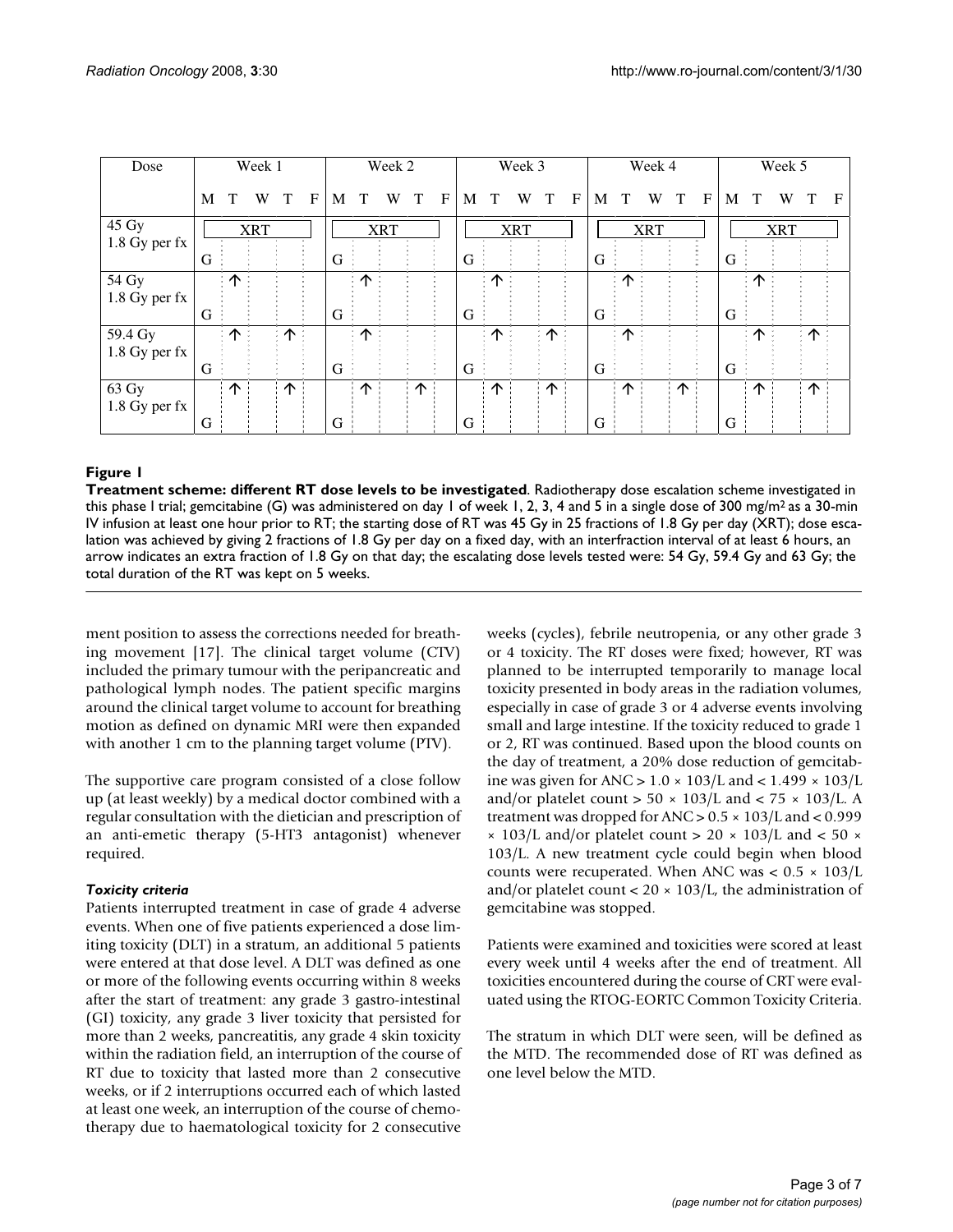#### *Radiation Oncology* 2008, **3**:30 http://www.ro-journal.com/content/3/1/30

#### *Surgery*

Approximately 4 to 6 weeks after the end of the CRT, patients were re-evaluated with a CT of the abdomen to assess resectability. When a patient had become operable, he/she was referred for surgery. If a patient stayed inoperable, treatment with conventional systemic gemcitabine was given until disease progression or until a total duration of 6 months. The followed scheme was 1000 mg/m2 per week for 3 consecutive weeks with one week of rest.

#### *Statistical considerations*

The study intent was to determinate the DLT of escalating doses of RT delivered concurrently with a fixed dose of gemcitabine (300 mg/m2) administered on a weekly basis within the same overall treatment time. The different parameters in both of the dose cohorts were compared by a student's t-test. The relationship between the percentage weight loss and the cumulative GI toxicity (= sum of all different GI toxicities) and the total dose administered to the different normal tissues was evaluated with a Spearman rank correlation test. A p-value  $\leq 0.05$  was considered to be significant for these tests. Survival was measured from the day of diagnosis until death or the last date of follow up.

#### **Results**

#### *Patient characteristics and treatment received*

Over a 2 year period, 13 patients with locally advanced histologically proven, T3-T4 or stage III pancreatic adenocarcinoma, were enrolled in this study. No patient had received prior therapy for pancreatic cancer. The median age of study participants was 58 years (range, 42–70 years). There were 7 men and 6 women. WHO performance status was 0 in 6, 1 in 5 and 2 in 2 subjects. The median duration of RT was 37 days (range, 32–40 days). The median volume of the PTV was 536.7 cm<sup>3</sup> (mean of 522.5 cm3), ranging from 200.3 cm3 to 869.0 cm3. The volume of each PTV is listed in Table 1 per patient.

Five patients were included in the 45 Gy cohort and they completed the planned treatment without experiencing any DLT. One patient in this cohort required a dose reduction of gemcitabine because of haematological toxicity, but there was no delay in treatment delivery. The next dose level was then tested and 5 patients were included in the 54 Gy cohort. All patients were able to complete the planned treatment, but one patient received only 4 cycles of gemcitabine. Two of 5 patients experienced a DLT, which consisted of acute grade 3 GI toxicity (grade 3 nausea for the first patient and grade 3 nausea and vomiting for the second). An additional 5 patients were planned to enter this dose level, but the first patient also suffered a grade 3 GI toxicity (nausea), so dose escalation was interrupted and the 54 Gy dose level was designated as the MTD and was deemed not suitable for further investiga-

| Table 1: Volume of PTV per patient and the mean dose to the |  |
|-------------------------------------------------------------|--|
| <b>PTV</b> (% of prescribed dose and absolute dose)         |  |

|                      | <b>PTV</b> (planning target volume) |             |              |  |  |  |
|----------------------|-------------------------------------|-------------|--------------|--|--|--|
| Patient              | Volume                              | Mean dose % | Mean dose Gy |  |  |  |
| Patient 1            | 445.6                               | 99.7        | 44.9         |  |  |  |
| Patient <sub>2</sub> | 539.9                               | 100.2       | 45.1         |  |  |  |
| Patient 3            | 396                                 | 100.1       | 45.1         |  |  |  |
| Patient 4            | 590.2                               | 100.4       | 45.2         |  |  |  |
| Patient 5            | 637.I                               | 99. I       | 44.6         |  |  |  |
| Patient 6            | 200.3                               | 100.5       | 45.2         |  |  |  |
| Patient 7            | 318                                 | 101         | 45.5         |  |  |  |
| Patient 8            | 720.6                               | 101.8       | 55           |  |  |  |
| Patient 9            | 419.5                               | 101.7       | 54.9         |  |  |  |
| Patient 10           | 536.7                               | 101.9       | 55           |  |  |  |
| Patient 11           | 869                                 | 100.1       | 54.1         |  |  |  |
| Patient 12           | 529.7                               | 100.8       | 54.4         |  |  |  |
| Patient 13           | 589.8                               | 99          | 53.5         |  |  |  |

tion. Another 2 patients were then studied at the dose level below (45 Gy).

#### *Toxicity*

All 13 patients were evaluable for toxicity analysis, with the different GI toxicities experienced per dose cohort during CRT shown in Table 2. Although it was not the intent of the study to perform a formal comparison between the two dose cohorts (due to the limited number of patients and the non-randomised setting), we report here differences and correlations that might be of interest. Between both dose levels, there was a significant difference in percentage weight loss  $(4.51\% \pm 2.11)$  in the 45 Gy cohort and 11.88%  $\pm$  5.26 in the 54 Gy cohort; p = 0.006) and also in cumulative GI toxicity ( $p = 0.027$ ). There was no grade 3 toxicity in the 45 Gy cohort versus 4 grade 3 toxicity events in the 54 Gy cohort. There was no significant difference in the mean dose to the stomach between both dose levels but the mean dose to the duodenum was significantly higher in the 54 Gy cohort (38.45 Gy vs. 51.82 Gy;  $p =$ 0.001).

#### *Non-resected patients*

Eight of the 13 patients did not undergo resection. For three of these patients, a palliative Roux-en-Y choledochojejunostomy and gastrojejunostomy were performed pre-CRT. In one patient, it was performed post-CRT because of the evidence of evolutive disease with a gastric outlet obstruction and in another patient because of persisting inoperability at exploratory laparotomy. In the remaining three patients, there was no possibility for a surgical procedure and two cases continued with gemcitabine according to the study protocol.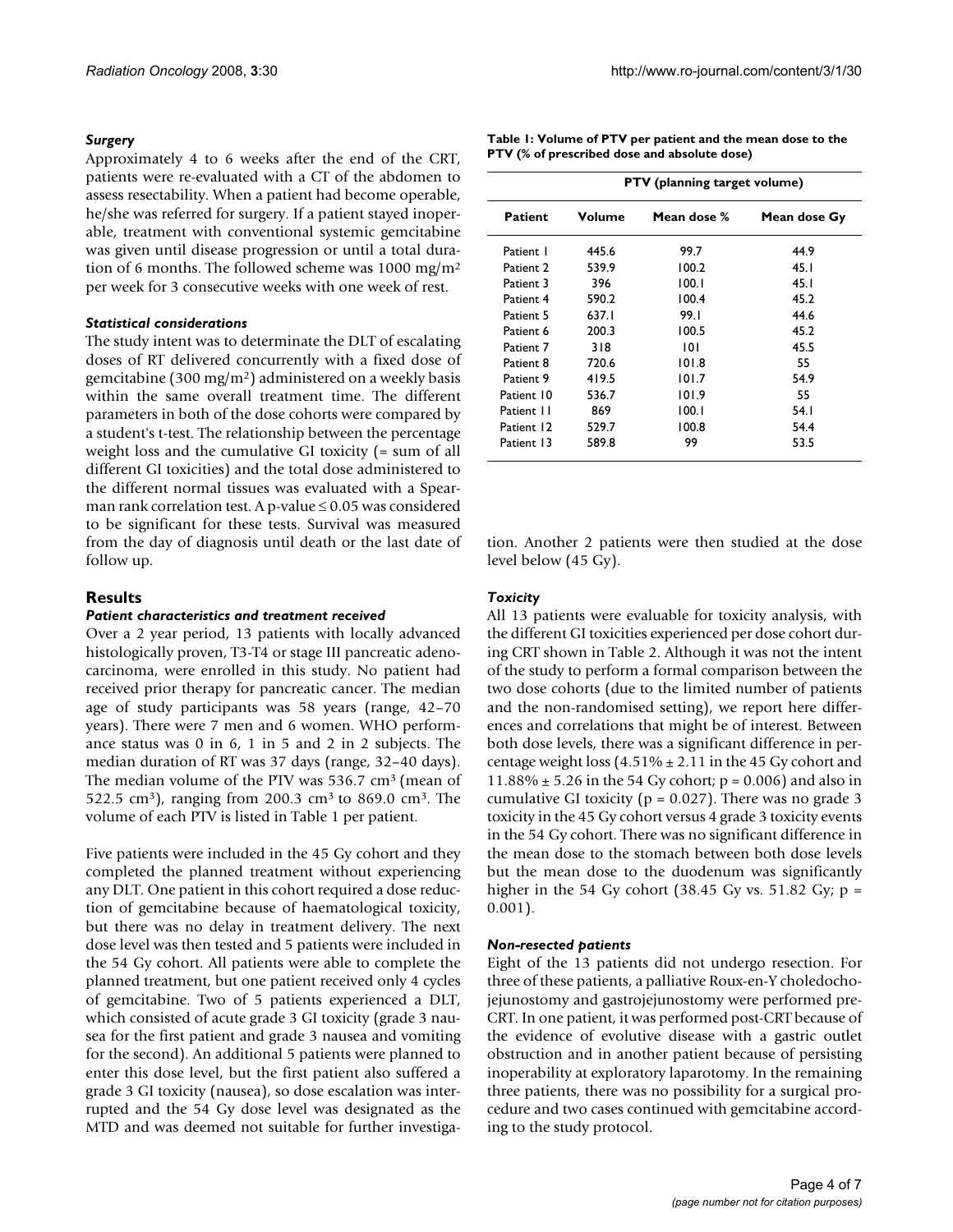| <b>Gastro-intestinal (GI) toxicity</b> |                           |                 |                  |                           |          |                  |  |  |
|----------------------------------------|---------------------------|-----------------|------------------|---------------------------|----------|------------------|--|--|
|                                        | 45 Gy cohort (7 patients) |                 |                  | 54 Gy cohort (6 patients) |          |                  |  |  |
|                                        | <b>Nausea</b>             | <b>Vomiting</b> | <b>Diarrhoea</b> | <b>Nausea</b>             | Vomiting | <b>Diarrhoea</b> |  |  |
| Grade 0                                | 0/7                       | 1/7             | 5/7              | 0/6                       | 0/6      | 2/6              |  |  |
| Grade I                                | 2/7                       | 4/7             | 2/7              | 0/6                       | 3/6      | 3/6              |  |  |
| Grade 2                                | 5/7                       | 2/7             | 0/7              | 3/6                       | 2/6      | 1/6              |  |  |
| Grade 3                                | 0/7                       | 0/7             | 0/7              | 3/6                       | 1/6      | 0/6              |  |  |
| Grade 4                                | 0/7                       | 0/7             | 0/7              | 0/6                       | 0/6      | 0/6              |  |  |

**Table 2: GI toxicity: The different GI toxicities experienced (nausea, vomiting and diarrhoea) for each dose cohort.**

#### *Surgical results*

Five of the 13 patients underwent a Whipple procedure. One required a reconstruction of the portal vein; two other procedures required a splenectomy, of which one also included an en bloc resection of the left kidney. There was no postoperative death, and only one patient suffered from a complication (bilateral pneumonia, medically treated). Two patients have no evidence of disease (one patient in the 45 Gy cohort and one patient in 54 Gy cohort). From the three remaining patients in the group with resection, one had an omental metastasis at surgery and received gemcitabine thereafter, and the other two presented with local failure and/or metastases, so a treatment with systemic gemcitabine was started.

#### *Long-term outcome and survival*

The overall median survival for the 13 study patients was 20.3 months. Three of 5 patients in the 45 Gy cohort were operated on, and 2 of 6 in the 54 Gy cohort. The median disease free and 2-year overall survival for the group with resection was 12.6 months and 39%. Three patients are alive at the time of this report and 2 of them have no evidence of disease (1 patient in the 45 Gy cohort and 1 patient in 54 Gy cohort). They both underwent a complete surgical resection. The third patient is currently treated with gemcitabine and has a stable disease.

#### **Discussion**

The primary objective of this trial was to determine the MTD of escalating doses of radiation therapy that could be delivered concurrently with a fixed dose of gemcitabine (300 mg/m2), administered on a weekly basis, within the same overall treatment time. We have concluded that a dose escalation to 54 Gy in 1.8 Gy fractions in an accelerated fractionation regimen was the MTD. GI toxicity was the DLT. Therefore we do not recommend this dose for further investigation.

Varying doses and schedules of gemcitabine and concomitant RT for patients with locally advanced pancreatic cancer have been investigated, mainly in phase I clinical trials [16,18-20]. Gemcitabine 300 – 600 mg/m<sup>2</sup>/week given as a once weekly infusion concurrent with conventional RT of 50.4 Gy was reported to be reasonably well tolerated with some indication of anti-tumour activity [13,15,16]. In a phase I study by McGinn et al. to find the MTD of gemcitabine in association with RT to 50.4 Gy in 1.8 Gy daily fractions in patients with locally advanced nonresectable pancreatic cancer, a DLT was reported in 3 of 13 patients [21]. Ten patients did not experience a DLT at the following dose levels: 200 mg/m<sup>2</sup> (3 patients), 300 mg/m<sup>2</sup> (4 patients) and 400 mg/m<sup>2</sup> (3 patients). One patient had a DLT as a result of grade 3 neutropenia at a dose of 300 mg/m2 gemcitabine weekly. The most frequently reported toxicities were GI (nausea and vomiting). Therefore a dose of gemcitabine 300 mg/m2 on a weekly basis was chosen in our study. This was a precaution measure, to take into account the expected additional toxic effects of gemcitabine concurrently with dose-escalated accelerated RT. Despite this, the escalation to a 54 Gy dose level in an accelerated regimen was shown to be not feasible.

McGinn et al. published the results of a phase I trial where the investigators also combined a fixed weekly dose of gemcitabine (1000 mg/m<sup>2</sup>) with an escalating dose of RT [20]. Escalation was achieved by increasing the fraction size in increments of 0.2 Gy, keeping the duration of radiation constant at 3 weeks. The starting dose was 30 Gy (in 2 Gy fractions) and the final dose investigated (42 Gy in 2.8 Gy fractions) was not recommended for further study considering the (potential) occurrence of both acute and late toxicity. As in our study, the acute toxicity consisted of dose-limiting GI toxicity. Application of the linear quadratic model indicates that 42 Gy in 2.8 Gy-fractions is biologically equivalent to 50.4 Gy in 1.8 Gy-fractions, a standard dose and fractionation schedule used in the treatment of patients with unresectable pancreatic cancer. However, a radiation dose of 36 Gy in 2.4 Gy-fractions was well tolerated and this is biologically equivalent to approximately 41.4 Gy in 1.8 Gy-fractions with regard to late effects. Also the radiation field size was defined much smaller than radiation field sizes used in our CRT regimen, because the RT volume is the most critical variable influencing GI toxicity in gemcitabine-based CRT regi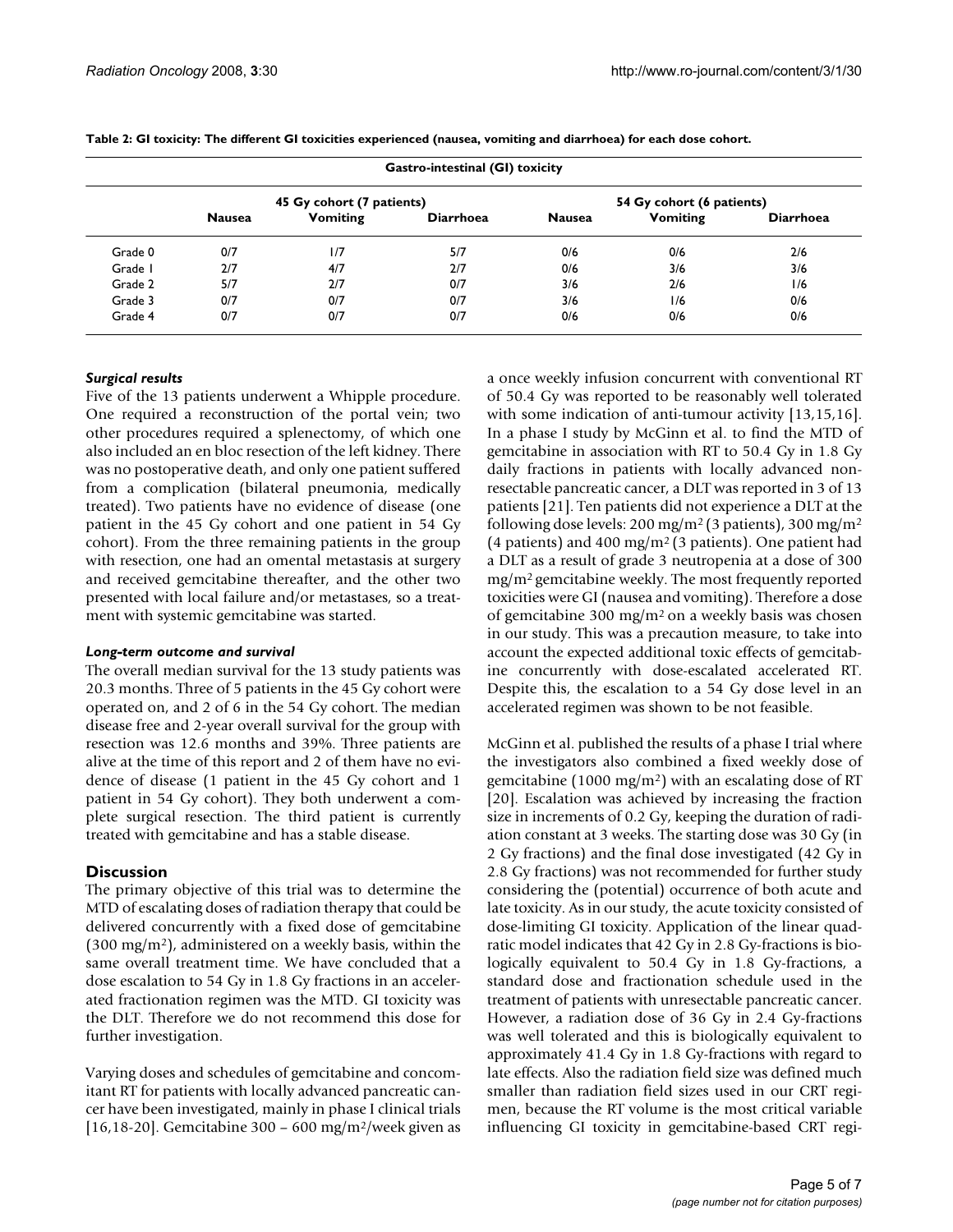mens. Nevertheless, McGinn et al. did not report on an excess in local or regional failures by this reduction in radiation dose and field size.

The inclusion of prophylactic nodal basins in the treatment volume, resulting in a large volume of normal tissue irradiated with increased radiosensitization of normal tissues, in combination with the accelerated fractionation and dose escalation, may have led to the toxicity pattern described in our study. Therefore, it is recommended to use guidelines for standardised treatment and volume delineation. Efforts have been put to identify the elective lymphatic target volume in pancreatic cancer and the large topographic variability of upper abdominal lymphatics may have consequences on PTV definition, resulting in an adaptation of the treated volume [22,23]. Also, the adaptation of the PTV according to the dynamic MRI, to account for the potential shift of the target volume due to respiration, has led to an increased radiation volume (mean PTV volume was 522.5 cm3). The recommended dose level according to our results is 45 Gy in 1.8 Gy fractions. When dose escalation in an altered fractionation regimen is considered, this has to be performed more conservatively. Perhaps it would have been more feasible if we had given an extra fraction in week 1, 3 and 5 in the first dose escalation cohort to a total dose of 50.4 Gy, followed by an evaluation of this group and then we could have added one fraction per week.

Equally encouraging is the observation that the median survival in this group of patients with a dismal prognosis was 20.3 months, indicating that CRT may play a role in the therapy of borderline resectable or unresectable LAPC. Another important field of interest and future research which may lead to a significant clinical impact on therapy for this poor prognostic cancer, is the combination of molecular targeted agents like nelfinavir [24] or erlotinib, gefitinib and bevacizumab [25-27] with a CRT regimen, although further confirmation of initial positive results in phase I studies is warranted by randomised trials.

#### **Conclusion**

This gemcitabine-based CRT regimen with accelerated dose escalation is clearly not feasible. GI toxicity is the DLT. However, the median survival and the number of inoperable patients becoming resectable, indicate that there might be a role for the investigation of CRT with a fixed dose of gemcitabine and concurrent RT with small fractions (1.8 Gy/day) in borderline resectable or unresectable non-metastatic LAPC.

#### **Competing interests**

The authors declare that they have no competing interests.

#### **Authors' contributions**

All authors read and approved the final manuscript. TB analysed the patient data and drafted the manuscript. KH participated in the study design and the patient evaluation and study enrolment and helped to draft the manuscript. EVC participated in the study design and the patient evaluation and study enrolment and helped to draft the manuscript. WVS participated in the patient evaluation and study enrolment. BT participated in the patient evaluation and study enrolment. RA participated in the patient evaluation and study enrolment. NE participated in the patient evaluation. DB participated in the patient evaluation. DVB participated in the patient evaluation. LG participated in the study design and patient follow up during RT. CV participated in the patient evaluation and study enrolment and helped to draft the manuscript.

#### **Acknowledgements**

Part of this work was supported by an educational grant of Eli Lilly Benelux NV.

#### **References**

- 1. Bramhall SR, Allum WH, Jones AG, Allwood A, Cummins C, Neoptolemos JP: **[Treatment and survival in 13,560 patients with](http://www.ncbi.nlm.nih.gov/entrez/query.fcgi?cmd=Retrieve&db=PubMed&dopt=Abstract&list_uids=7881926) [pancreatic cancer, and incidence of the disease, in the West](http://www.ncbi.nlm.nih.gov/entrez/query.fcgi?cmd=Retrieve&db=PubMed&dopt=Abstract&list_uids=7881926) [Midlands: an epidemiological study.](http://www.ncbi.nlm.nih.gov/entrez/query.fcgi?cmd=Retrieve&db=PubMed&dopt=Abstract&list_uids=7881926)** *Br J Surg* 1995, **82:**111-115.
- 2. Jemal A, Siegel R, Ward E, Murray T, Xu J, Thun MJ: **[Cancer statis](http://www.ncbi.nlm.nih.gov/entrez/query.fcgi?cmd=Retrieve&db=PubMed&dopt=Abstract&list_uids=17237035)[tics, 2007.](http://www.ncbi.nlm.nih.gov/entrez/query.fcgi?cmd=Retrieve&db=PubMed&dopt=Abstract&list_uids=17237035)** *CA Cancer J Clin* 2007, **57:**43-66.
- 3. Fernandez E, La VC, Porta M, Negri E, d'Avanzo B, Boyle P: **[Pancre](http://www.ncbi.nlm.nih.gov/entrez/query.fcgi?cmd=Retrieve&db=PubMed&dopt=Abstract&list_uids=7479677)[atitis and the risk of pancreatic cancer.](http://www.ncbi.nlm.nih.gov/entrez/query.fcgi?cmd=Retrieve&db=PubMed&dopt=Abstract&list_uids=7479677)** *Pancreas* 1995, **11:**185-189.
- 4. Yeo CJ, Cameron JL, Lillemoe KD, Sitzmann JV, Hruban RH, Goodman SN, *et al.*: **[Pancreaticoduodenectomy for cancer of the](http://www.ncbi.nlm.nih.gov/entrez/query.fcgi?cmd=Retrieve&db=PubMed&dopt=Abstract&list_uids=7794076) [head of the pancreas. 201 patients.](http://www.ncbi.nlm.nih.gov/entrez/query.fcgi?cmd=Retrieve&db=PubMed&dopt=Abstract&list_uids=7794076)** *Ann Surg* 1995, **221:**721-731.
- 5. Geer RJ, Brennan MF: **[Prognostic indicators for survival after](http://www.ncbi.nlm.nih.gov/entrez/query.fcgi?cmd=Retrieve&db=PubMed&dopt=Abstract&list_uids=8380315) [resection of pancreatic adenocarcinoma.](http://www.ncbi.nlm.nih.gov/entrez/query.fcgi?cmd=Retrieve&db=PubMed&dopt=Abstract&list_uids=8380315)** *Am J Surg* 1993, **165:**68-72.
- 6. Sperti C, Pasquali C, Piccoli A, Pedrazzoli S: **[Recurrence after](http://www.ncbi.nlm.nih.gov/entrez/query.fcgi?cmd=Retrieve&db=PubMed&dopt=Abstract&list_uids=8995078) [resection for ductal adenocarcinoma of the pancreas.](http://www.ncbi.nlm.nih.gov/entrez/query.fcgi?cmd=Retrieve&db=PubMed&dopt=Abstract&list_uids=8995078)** *World J Surg* 1997, **21:**195-200.
- 7. Moertel CG, Frytak S, Hahn RG, O'Connell MJ, Reitemeier RJ, Rubin J, *et al.*: **[Therapy of locally unresectable pancreatic carcinoma:](http://www.ncbi.nlm.nih.gov/entrez/query.fcgi?cmd=Retrieve&db=PubMed&dopt=Abstract&list_uids=7284971) a randomized comparison of high dose (6000 rads) radiation alone, moderate dose radiation (4000 rads + 5-fluorouracil), [and high dose radiation + 5-fluorouracil: The Gastrointesti](http://www.ncbi.nlm.nih.gov/entrez/query.fcgi?cmd=Retrieve&db=PubMed&dopt=Abstract&list_uids=7284971)[nal Tumor Study Group.](http://www.ncbi.nlm.nih.gov/entrez/query.fcgi?cmd=Retrieve&db=PubMed&dopt=Abstract&list_uids=7284971)** *Cancer* 1981, **48:**1705-1710.
- 8. Burris HA III, Moore MJ, Andersen J, Green MR, Rothenberg ML, Modiano MR, *et al.*: **[Improvements in survival and clinical ben](http://www.ncbi.nlm.nih.gov/entrez/query.fcgi?cmd=Retrieve&db=PubMed&dopt=Abstract&list_uids=9196156)[efit with gemcitabine as first-line therapy for patients with](http://www.ncbi.nlm.nih.gov/entrez/query.fcgi?cmd=Retrieve&db=PubMed&dopt=Abstract&list_uids=9196156) [advanced pancreas cancer: a randomized trial.](http://www.ncbi.nlm.nih.gov/entrez/query.fcgi?cmd=Retrieve&db=PubMed&dopt=Abstract&list_uids=9196156)** *J Clin Oncol* 1997, **15:**2403-2413.
- 9. Lawrence TS, Chang EY, Hahn TM, Hertel LW, Shewach DS: **[Radio](http://www.ncbi.nlm.nih.gov/entrez/query.fcgi?cmd=Retrieve&db=PubMed&dopt=Abstract&list_uids=8598364)[sensitization of pancreatic cancer cells by 2',2'-difluoro-2'](http://www.ncbi.nlm.nih.gov/entrez/query.fcgi?cmd=Retrieve&db=PubMed&dopt=Abstract&list_uids=8598364) [deoxycytidine.](http://www.ncbi.nlm.nih.gov/entrez/query.fcgi?cmd=Retrieve&db=PubMed&dopt=Abstract&list_uids=8598364)** *Int J Radiat Oncol Biol Phys* 1996, **34:**867-872.
- 10. Lawrence TS, Eisbruch A, Shewach DS: **[Gemcitabine-mediated](http://www.ncbi.nlm.nih.gov/entrez/query.fcgi?cmd=Retrieve&db=PubMed&dopt=Abstract&list_uids=9194476) [radiosensitization.](http://www.ncbi.nlm.nih.gov/entrez/query.fcgi?cmd=Retrieve&db=PubMed&dopt=Abstract&list_uids=9194476)** *Semin Oncol* 1997, **24:**S7.
- 11. Mason KA, Milas L, Hunter NR, Elshaikh M, Buchmiller L, Kishi K, *et al.*: **[Maximizing therapeutic gain with gemcitabine and frac](http://www.ncbi.nlm.nih.gov/entrez/query.fcgi?cmd=Retrieve&db=PubMed&dopt=Abstract&list_uids=10421547)[tionated radiation.](http://www.ncbi.nlm.nih.gov/entrez/query.fcgi?cmd=Retrieve&db=PubMed&dopt=Abstract&list_uids=10421547)** *Int J Radiat Oncol Biol Phys* 1999, **44:**1125-1135.
- 12. Gregoire V, Hittelman WN, Rosier JF, Milas L: **[Chemo-radiother](http://www.ncbi.nlm.nih.gov/entrez/query.fcgi?cmd=Retrieve&db=PubMed&dopt=Abstract&list_uids=10425285)[apy: radiosensitizing nucleoside analogues \(review\).](http://www.ncbi.nlm.nih.gov/entrez/query.fcgi?cmd=Retrieve&db=PubMed&dopt=Abstract&list_uids=10425285)** *Oncol Rep* 1999, **6:**949-957.
- 13. Li CP, Chao Y, Chi KH, Chan WK, Teng HC, Lee RC, *et al.*: **[Concur](http://www.ncbi.nlm.nih.gov/entrez/query.fcgi?cmd=Retrieve&db=PubMed&dopt=Abstract&list_uids=12909221)rent chemoradiotherapy treatment of locally advanced pan[creatic cancer: gemcitabine versus 5-fluorouracil, a](http://www.ncbi.nlm.nih.gov/entrez/query.fcgi?cmd=Retrieve&db=PubMed&dopt=Abstract&list_uids=12909221) [randomized controlled study.](http://www.ncbi.nlm.nih.gov/entrez/query.fcgi?cmd=Retrieve&db=PubMed&dopt=Abstract&list_uids=12909221)** *Int J Radiat Oncol Biol Phys* 2003, **57:**98-104.